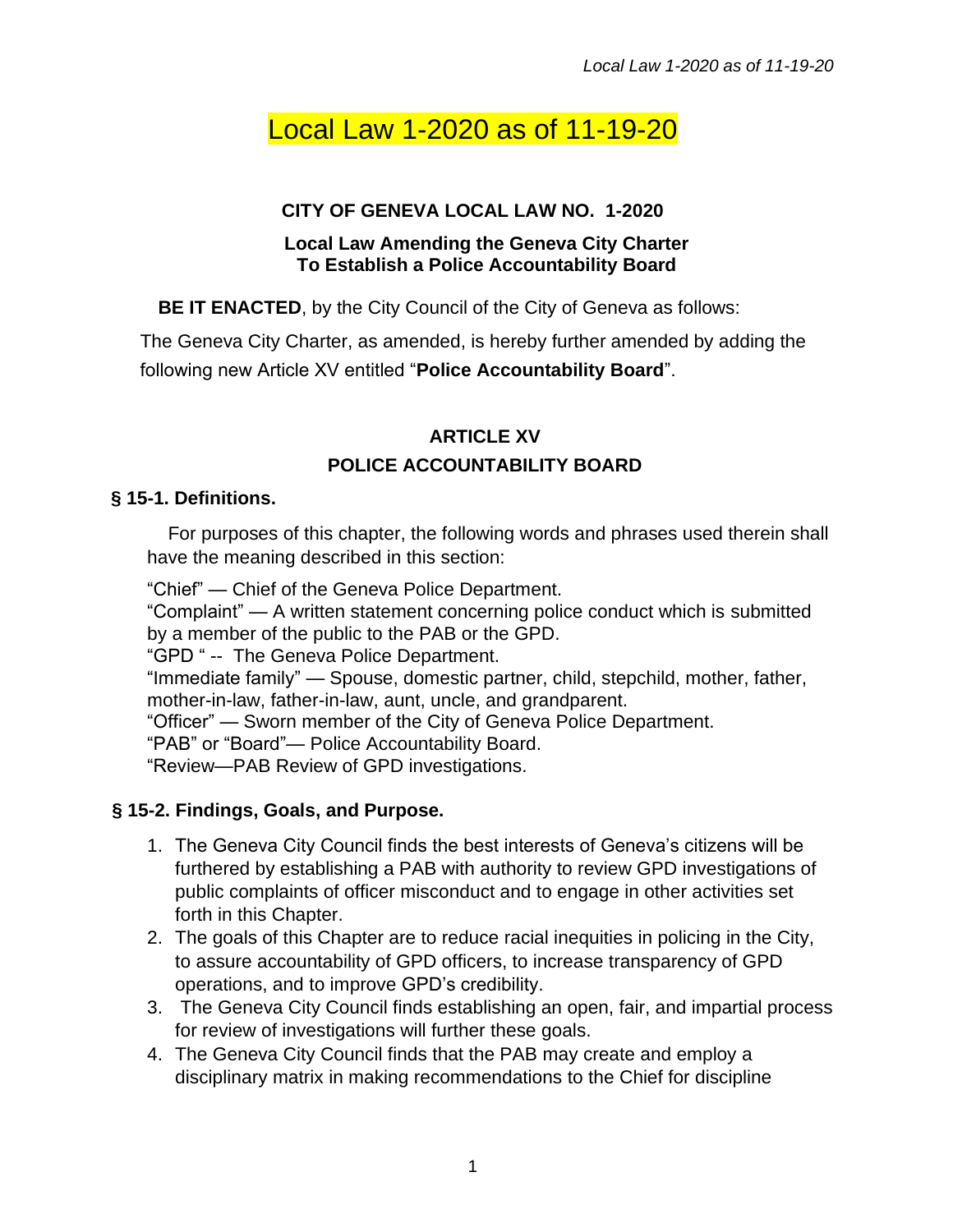subject to the applicable collective bargaining agreements and New York State Law.

- 5. The Geneva City Council finds that the PAB should have authority to assess GPD patterns, practices, policies, and procedures and make recommendations to improve its operations.
- 6. The establishment of a PAB in this Chapter notwithstanding, the sole authority to discipline Officers shall remain vested in the Chief or his or her delegates, under the supervision of the City Manager pursuant to City Charter section 9.2 or amendments thereto, the New York State Constitution, the New York State Civil Service Law, Section 891 of the Unconsolidated Laws of the State of New York and Collective Bargaining Agreements between the City and the officers.

#### **§ 15-3. PAB Composition, Appointment, Removal and Vacancy.**

The PAB shall consist of nine (9) members appointed by City Council. Members of the Board shall serve terms of three (3) years except for the initial Board, which shall serve staggered terms, as set forth in subdivision 3 below.

#### 1. **Qualifications**

- A. Members of the Board shall be residents of the City of Geneva for a minimum of twelve (12) months at the time of appointment to the Board.
- B. Membership of the Board shall aspire to reflect the City's diverse community, including, but not limited to: age, race, creed, color, national origin, gender, gender identity or expression, sexual orientation, disability, marital status and source of income.
- C. The Board shall endeavor to have no more than one (1) member at a time who is a former law enforcement employee with an agency other than the GPD or an immediate family member of a person formerly employed in non-GPD law enforcement.
- D. Board members shall not be current (or within the immediately preceding three (3) year period) City elected officials or immediate family of any incumbent elected official representing/serving any district or municipality in the State of New York. No practicing attorney or their immediate family who represents or has represented a plaintiff or defendant in a police misconduct lawsuit initiated against the GPD within the past ten (10) years shall be a member of the Board. Board members may not represent a complainant or a GPD Officer at Board hearings.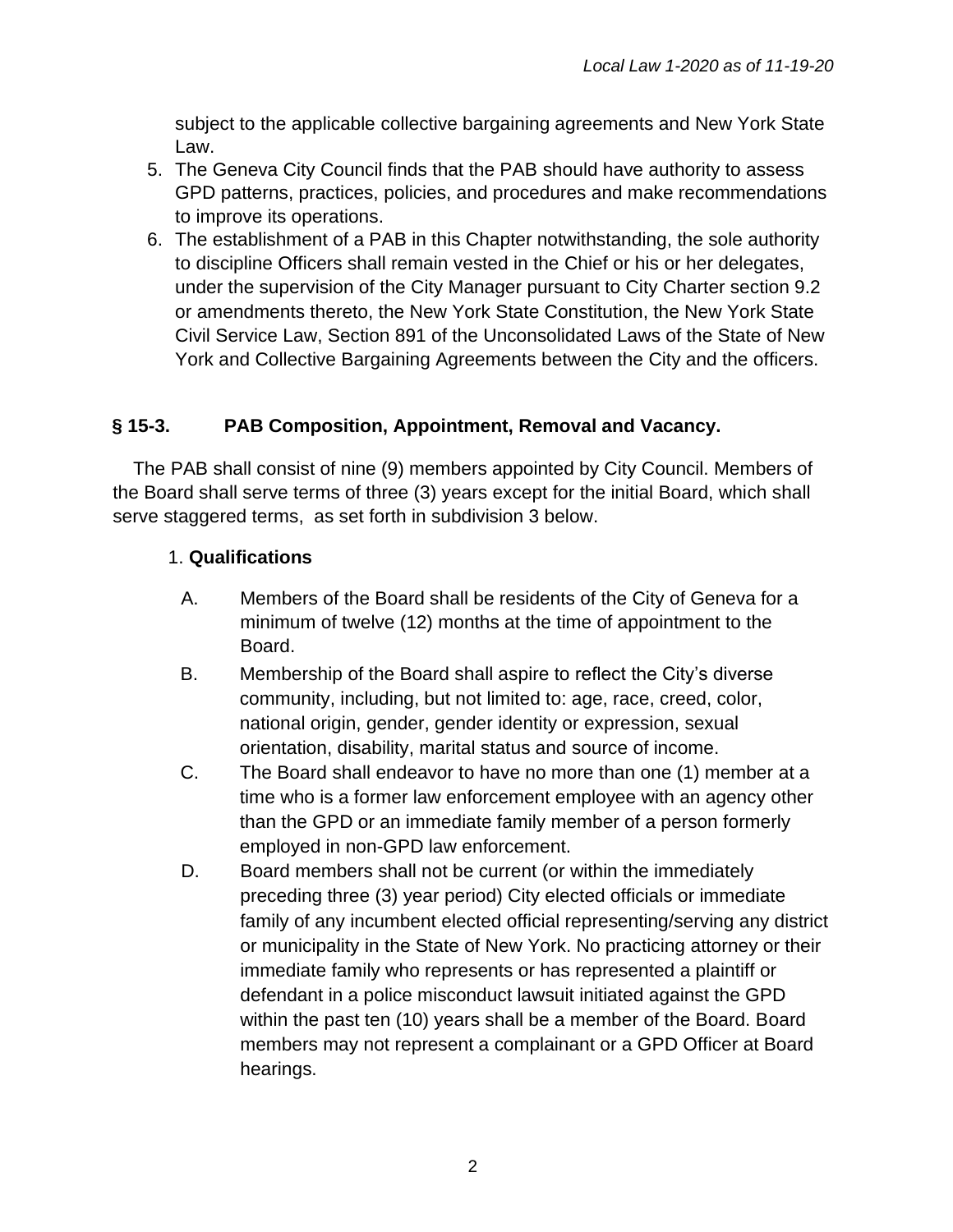- E. The City Council shall aspire to to appoint at least two (2) licensed mental health professionals, and at least one (1) duly licensed attorney in good standing, and one member of the clergy.
- F. Upon a PAB member moving out of the City, the City Clerk shall notify him/her that his/her status as a Board member is vacant.
- G. The provisions of Article 2, Section 5 and Article 3, Section 30 of the Public Officers Law of the State of New York, regarding vacancies, shall apply to all members of the Board.

# 2. **Appointment Process**

A. Appointments to the initial Board by the City Council shall be made within ninety (90) days from the effective date of this Local Law as follows:

- 1) One (1) member nominated by the Mayor.
- 2) Three (3) members; one (1) appointee from each of the three Supervisory Districts: District 1 (Wards 1 & 2); District 2 (Wards 3 & 4); District 3 (Wards 5 & 6).
- 3) Five (5) members from the community at large. Individuals and community groups, including the Geneva Community Compact, may submit proposed members for appointment.

B. The City Council retains full authority to appoint members of the Board. The City Council must consider, but is not required to appoint individuals nominated by the Mayor or by individuals or community groups.

C. No individual shall be appointed to the Board without having submitted an application for appointment and having been interviewed by the City **Council** 

# 3. **Terms**

- A. The first term of the initial Board commences when all nine (9) Board members are appointed and ends on December 31st of the following year.
- B. Except for the initial Board, members shall serve staggered three (3) year terms and may be reappointed for another three (3) year term, for a total of six (6) years, after which, the member shall not be reappointed for at least six (6) years.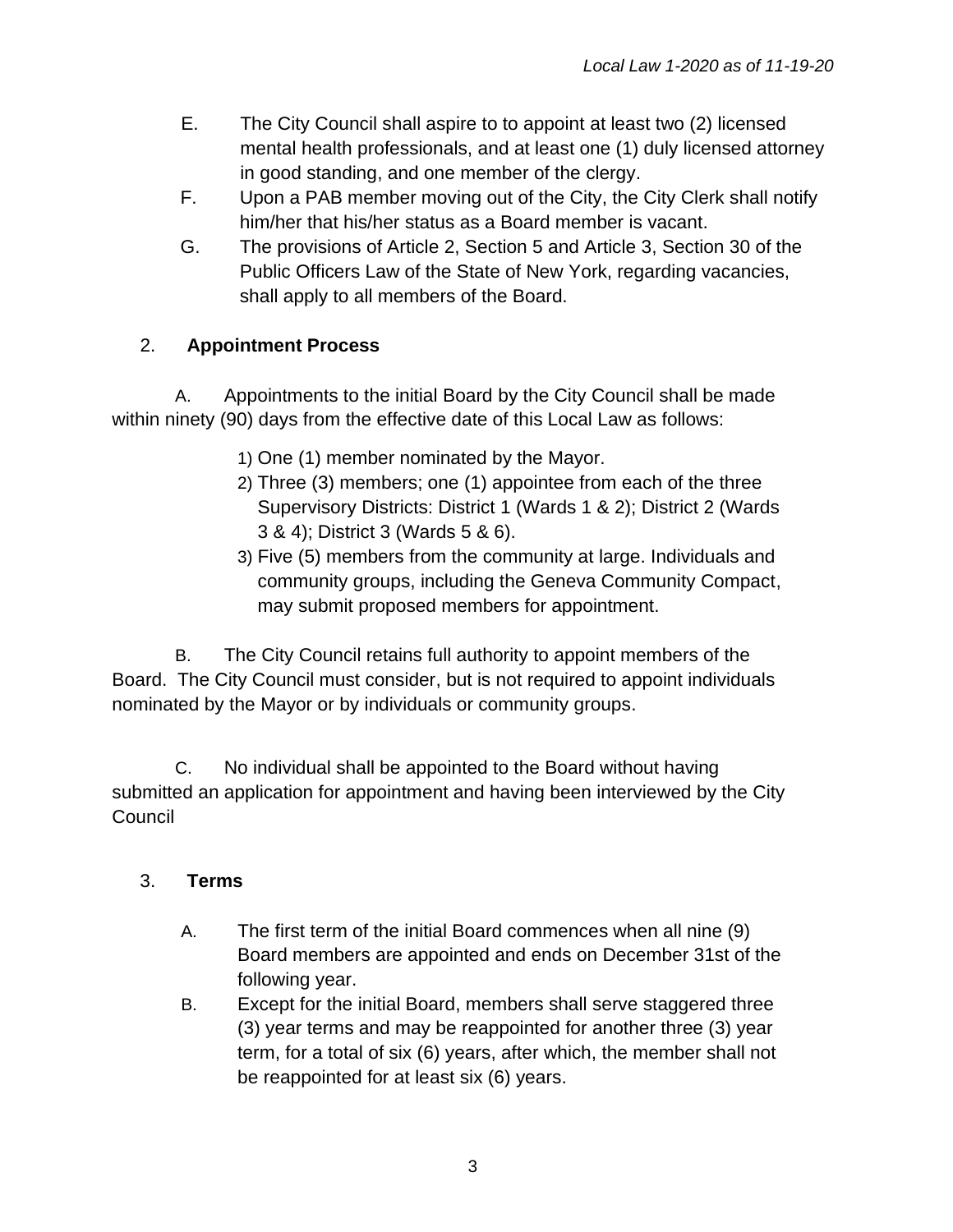C. Except for the initial Board, each term shall commence on January 1st and end on December 31st. The members shall be appointed by the City Council for terms of three (3) years, except the first nine (9) members shall be appointed for staggered terms.. Of the first nine (9) members appointed: a) three (3) members shall be appointed for terms of one (1) year, of whom one (1) shall have been appointed by the City Council pursuant to **§** 15-3 subd. 2. A 2), and two (2) shall have been appointed from the community at large ; b) three (3) members shall be appointed for terms of two (2) years, of whom one (1) been appointed by the City Council pursuant to **§** 15-3 subd 2. A 2), and two (2) shall have been appointed from the community at large; c) three (3) members shall be appointed for terms of three (3) years, of whom one (1) shall have been nominated by the Mayor, one (1) shall have been appointed from the community at large, and one (1) shall have been appointed by the City Council pursuant to **§** 15-3 subd. 2. A 2).

#### 4. **Vacancies and Removal**

- A. After the initial nine (9) member Board has been established, the Board shall notify the Mayor, the City Council, the City Manager, and the Community Compact Committee if a board position is vacant. The vacant position shall be filled in the same manner by which it was initially filled, within sixty (60) days of the vacancy. The Board member appointed shall complete the unexpired term of a former member whose term has become vacant prior to the expiration thereof.
- B. A Board member seeking public office shall resign their seat at the time they announce their candidacy or file their candidacy petitions, whichever happens first.
- C. Inadequate attendance at meetings shall be defined as failure to attend three (3) consecutive board meetings or four (4) meetings in total during a one year period, without good cause as good cause is applied for City Council meetings and absences.
- D. The City Council may remove a PAB Board member by a majority vote for failure to adhere to PAB policies and/or inadequate attendance at PAB meetings.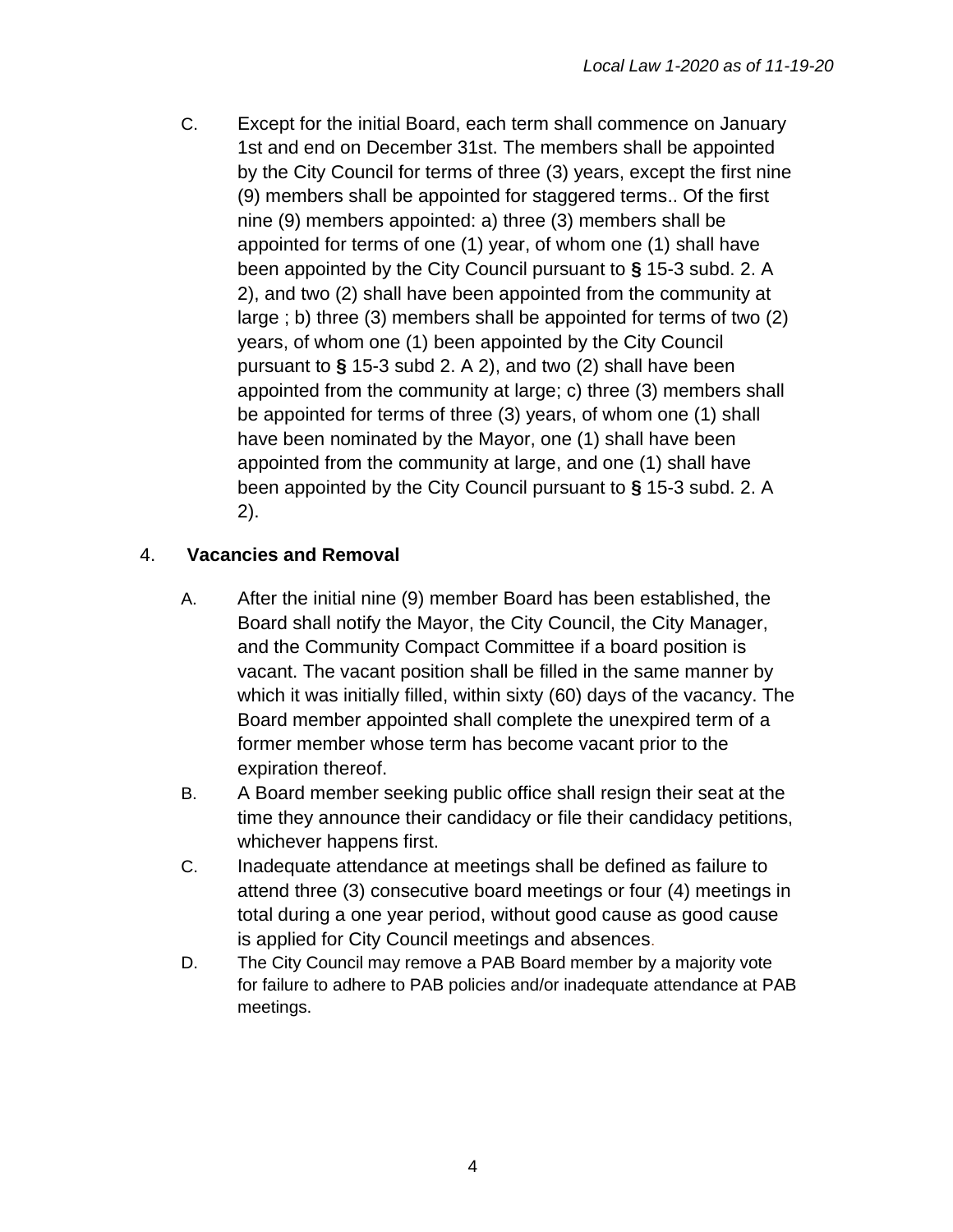#### **§ 15-4. PAB Member Responsibilities**

PAB members shall:

- 1. Conduct themselves at all times in a manner that will maintain public confidence in the fairness, impartiality, and integrity of the PAB.
- 2. Obey all laws and ordinances of the City.
- 3. Obey all laws protecting individual rights to privacy and confidentiality of records.
- 4. Recuse themselves from participating in the review of any complaint in which they have a personal, professional, or financial conflict of interest.
- 5. Avoid ex parte discussion of any matter that comes before the PAB.

#### **§ 15- 5 Conflicts of Interest**

- 1. No Board Member shall have any interest, financial or otherwise, direct or indirect, or engage in any business or transaction or professional activity or incur any obligation of any nature, which is in substantial conflict with the proper discharge of their duties in the public interest. Any conflict of interest prohibited by Article 18 of the General Municipal Law or by the City of Geneva Code of Ethics shall disqualify a member. Board members may not represent a complainant or a GPD Officer before the Board.
- 2. If a Board member has any personal, business or other financial relationship with a party to or a witness in a matter before the Board, the member shall disclose the situation to the Chairperson and shall recuse themselves from deliberations or action in connection with that case.

#### **§ 15-6. PAB Training, Procedures, Recommendations and Reports, and Outreach.**

1. **Training.** The PAB shall seek and participate in a broad and independent range of training necessary to pursue the duties and responsibilities of the PAB as approved and funded by the City.

Training resources will be recommended by the City Manager in consultation with the PAB. Such Training resources may include individuals and organizations such as law enforcement entities, attorneys, and any national, state, or local resources with expertise and experience in civilian complaints, investigation, police policies, auditing/monitoring, and other appropriate skills and knowledge. The PAB training and orientation may include but not be limited to, the following subjects: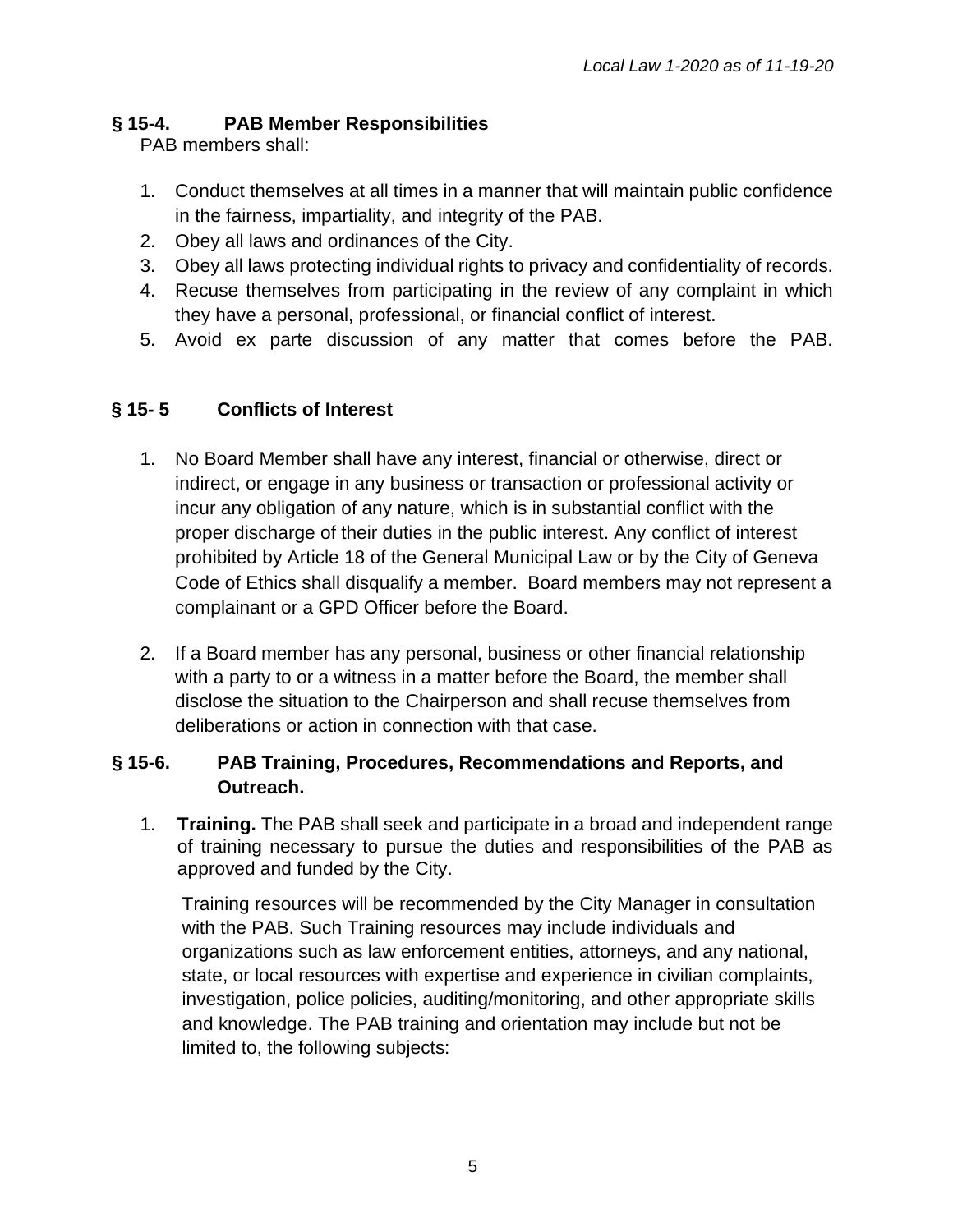- A. Federal, state, and local law and regulations relevant to law enforcement operations, investigation of police misconduct, and discipline of law enforcement officers.
- B. Racial Profiling;
- C. Implicit bias;
- D. Anti-racism;
- E. Gender identity and sexuality;
- F. Disability rights, including but not limited to physical disabilities, intellectual and developmental disabilities, psychiatric disabilities and traumatic brain injuries;
- G. Classism, poverty and homelessness;
- H. Trauma-informed policing and crisis intervention, including GPD Officer well-being;
- I. Patterns, practices, policies, and procedures of the GPD;
- J. Discipline and remediation, education-based discipline, early warning systems, processes of arbitration/grievances;
- K. GPD "ride-alongs"; and
- L. Access to GPD training procedures and manuals.

## **2. PAB Procedures.**

- A. The PAB shall have the authority to decide its rules of operation and its manner of transacting business, subject to City Council Review and approval, federal, state, and local laws, and to the rules set forth in B, C, D, E and F below.
- B. The PAB shall hold regular monthly business meetings.
- C. Five members of the PAB shall constitute a quorum. A quorum must be present to conduct business. Five votes shall be required for any action by the PAB.
- D. The PAB shall hold its initial meeting within sixty (60) days after the initial appointments are made. At its initial meeting, the PAB shall select a chairperson and a vice-chairperson and fix the time and place for its regularly scheduled meetings.
- E. The PAB shall hold an annual meeting in January of each year to select a chairperson and a vice-chairperson, and conduct such other business as may be required.
- F. The PAB may conduct both public and closed meetings as allowed or required by the New York State Public Officers Law, Article 7, known as the "Open Meetings Law."

## 3. **PAB Recommendations and Reports.**

A. The PAB shall file annual reports with the City Council, the City Manager and the Police Chief which contain statistics and summaries of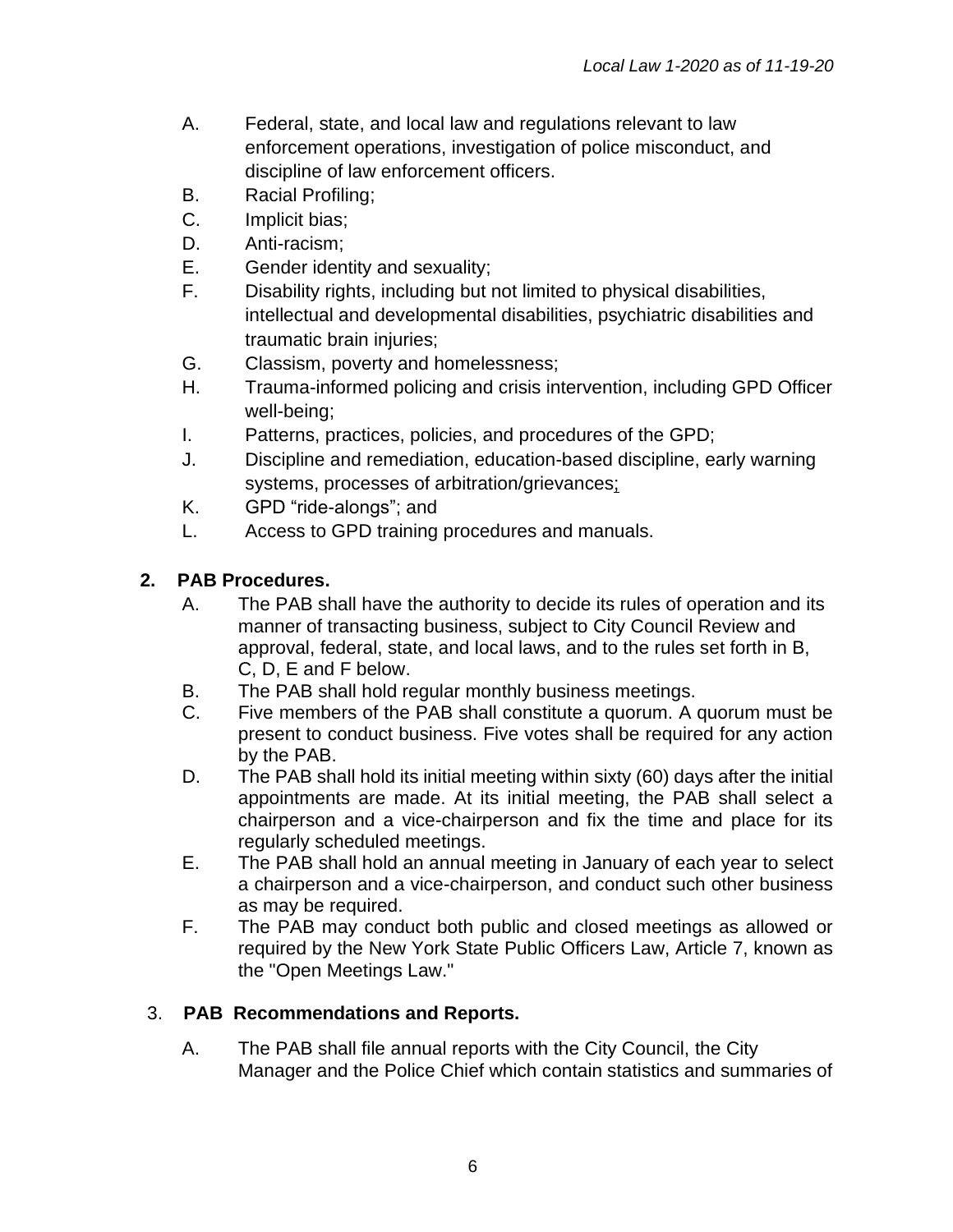citizen complaints, including a comparison of the PAB's findings with the final determination of the GPD.

- B. The PAB may make recommendations to the City Council and the Police Department regarding law enforcement, crime, crime prevention, and improved relations between the GPD with the community.
- C. The PAB's first annual report shall be filed within twelve (12) months of its initial meeting, and subsequent annual reports shall be filed every twelve (12) months thereafter.

## **§ 15-7. Initiation of Complaints.**

- 1. Every effort shall be made to simplify the procedure for submitting complaints.
- 2. Complaints may be submitted anonymously.
- 3. Complaints will be received, processed, investigated, and assigned a tracking number, notwithstanding procedural errors.
- 4. Complaints may be submitted directly to the PAB, or referred to the PAB by the Mayor, the Council, any Councilmember, or the Chief.
- 5. Complaints may be submitted by telephone to a number to be publicized, in person by delivery to a member of the PAB, or other persons designated by the PAB, by mail addressed to the PAB,, 47 Castle Street, Geneva, New York 14456, or by email or web form.
- 6. All complaints shall be reduced to writing. If the complainant does not wish to or is unable to do so, the PAB, or the person receiving or referring the complaint shall prepare a summary of the complaint on the complainant's behalf. In such event, the person preparing the summary of the complaint shall allow the complainant to read it or have it read it to him or her and shall provide the complainant with a copy.
- 7. **Formal PAB review procedures concerning a complaint of misconduct will commence when a PAB member confirms receipt of the complaint or the complaint having been signed by the complainant.**
- 8. Complaints shall be dated stamped on receipt by the PAB, and an acknowledgement shall be provided to the complainant.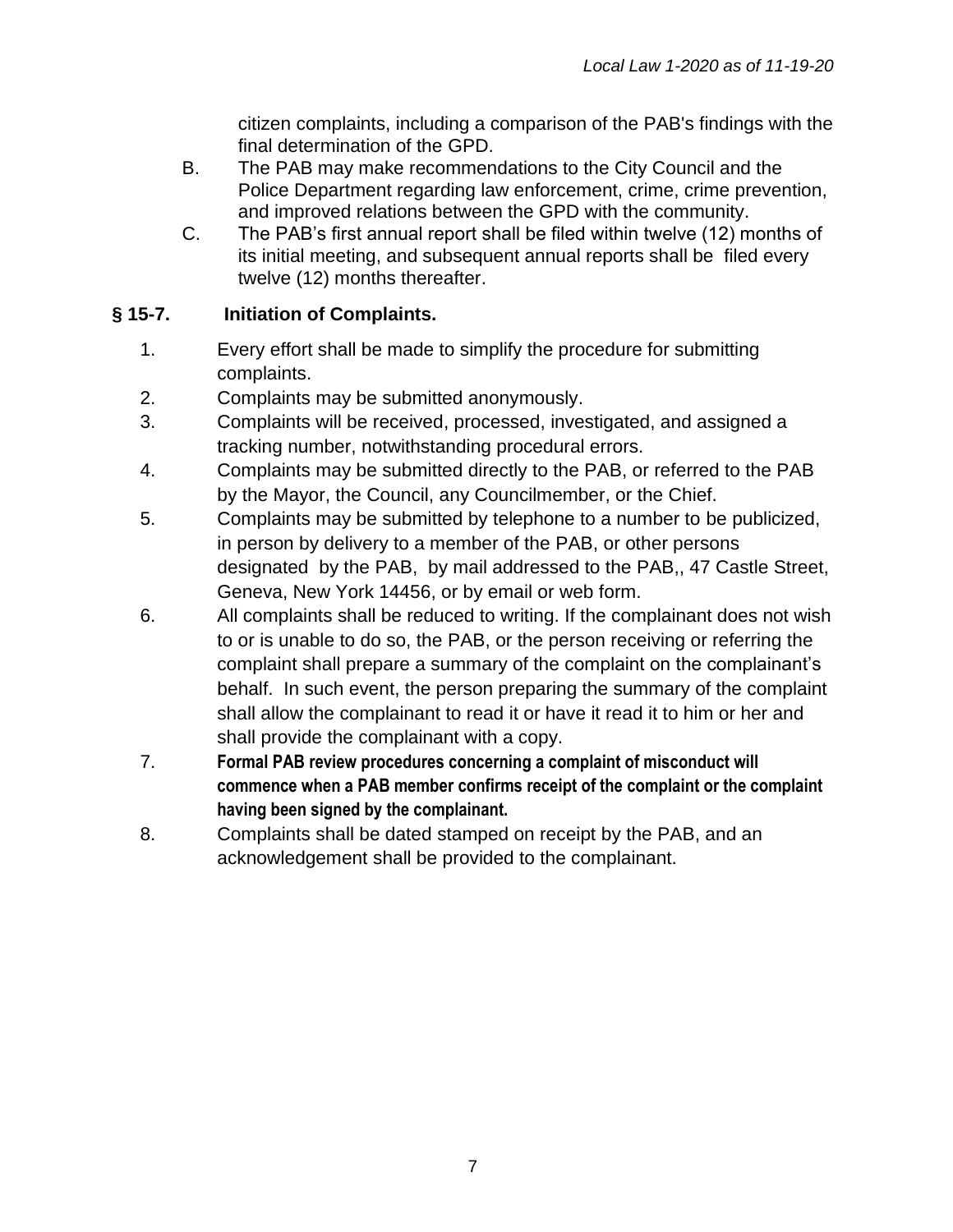- 9. The provisions of the New York State Civil Service Law, GPD General Orders, and applicable Collective Bargaining Agreements concerning the timeliness of investigations and discipline shall apply. Complaints of misconduct filed more than eighteen months after the occurrence of the misconduct described in the Complaint shall be logged in and forwarded to the Chief nonetheless for proper review and possible investigation by the GPD with a notation concerning the possible untimeliness the complaint. The GPD shall make an independent determination of the timeliness of the Complaint and report its finding to the PAB within fifteen (15) days of receipt of the Complaint. Such determination shall not be subject to PAB review
- 10. The PAB shall comply with all local, state, and federal confidentiality, privacy and informed consent laws concerning complaints.
- 11. The PAB shall inform complainants of their legal assistance options and the procedure for filing a Notice of Claim against the City pursuant to Article VII of the City Charter.

#### **§ 15-8. GPD Procedure for investigating Complaints.**

- 1. Within five (5) days after the PAB receives a complaint, it shall provide a copy, with all documentation, to the Chief who shall immediately commence an investigation. The GPD investigation shall be completed within forty-five (45) days of receipt by it. For good cause shown, and on notice to the PAB, the City Manager may grant extensions of the time to complete the GPD investigation. The PAB shall conduct no investigation pending completion of the GPD investigation.
- 2. If the Chief finds that the GPD Officer(s) may have engaged in criminal conduct, he or she shall refer the matter to the Ontario County District Attorney's Office or the New York State Attorney General's Office and request that their office(s) initiate an investigation.
- 3. The Chief shall share with the PAB all evidence considered by the GPD with the findings and determinations of the GPD internal investigation, unless prohibited by law.
- 4. The Chief may suspend an Officer pursuant to the New York State Civil Service Law and applicable Collective Bargaining Agreements, pending completion of the procedures set forth in this Chapter.
- 5. Within five (5) days of completion of the GPD investigation, the Chief shall provide a copy to the PAB of the results of the GPD investigation, including all documentation relied on. Notwithstanding any of the above, the Chief's actions shall comply with the New York State Civil Service Law, and applicable Collective Bargaining Agreements between the City and the officers.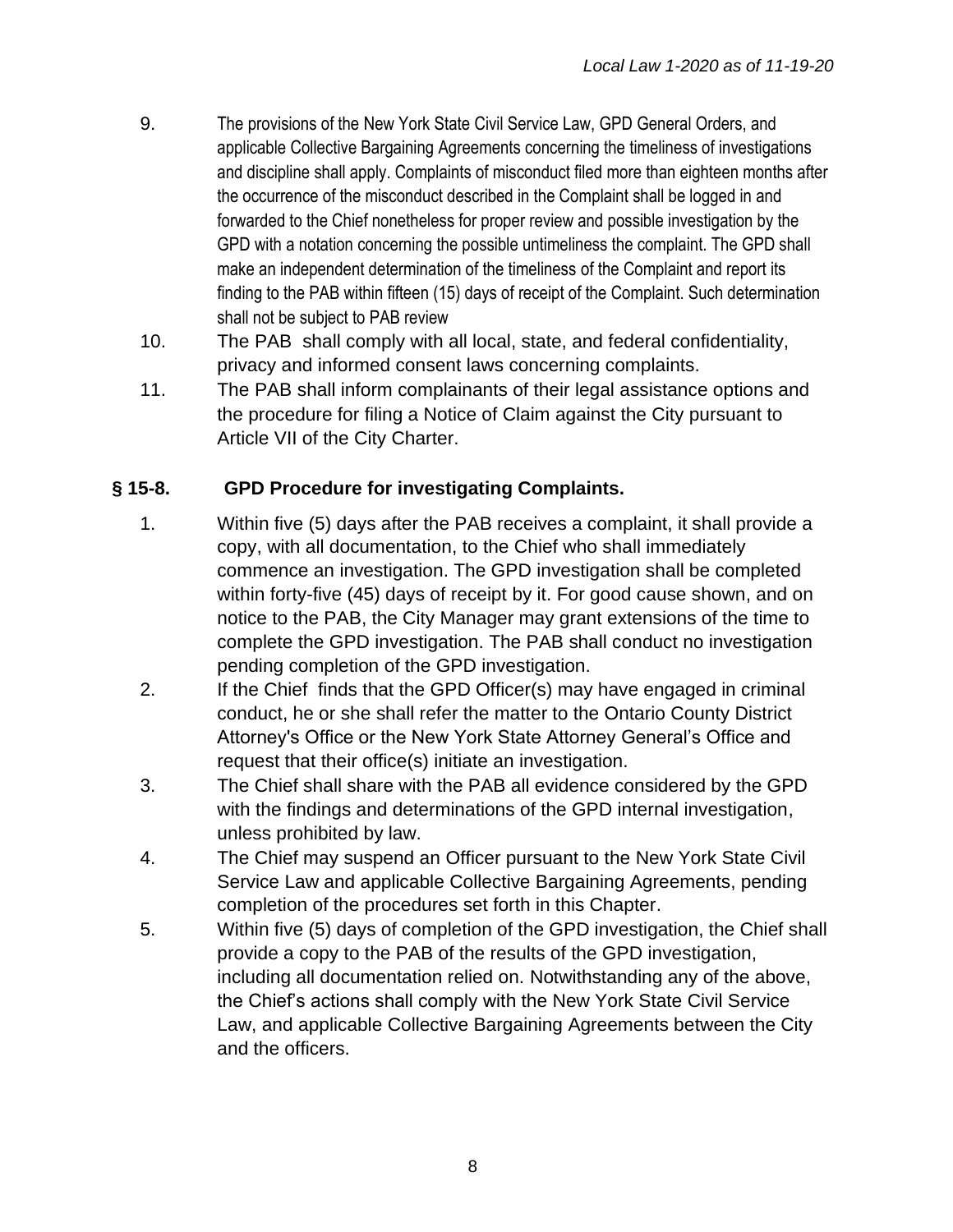## **§ 15-9 PAB Procedure for Review of GPD Determinations of Complaints.**

- 1. After the PAB receives the Chief's determination referred to in section 15- 8 subd "5", the PAB may, by majority vote, decide to conduct its own supplementary investigation**.** The PAB shall provide the Chief prompt notice of the outcome of this vote, including, whether the PAB will conduct its own supplementary investigation
- 2. The PAB is empowered to interview complainants, witnesses, and GPD Officers (subject to *Garrity v. New Jersey,* 385 U.S. 493), and gather other relevant evidence.
- 3. In conducting its investigation, the PAB shall avoid, as much as practical, repeating or duplicating the GPD investigation.
- 4. In furtherance of its investigation, the PAB, may, by majority vote, issue subpoenas signed by the chairperson directing witnesses to appear for interviews and evidence to be produced regarding the Complaint. PAB subpoenas are enforceable pursuant to relevant provisions of Article 23 of the New York Civil Practice Law and Rules.
- 5. Interviews of witnesses and GPD Officers shall be recorded.
- 6. All due process rights, including the right of any witness to have legal counsel present, shall be respected.
- 7. In deciding whether to subpoena witnesses and documents, the PAB shall consider avoiding unnecessary duplication and cost.
- 8. After its investigation is complete, the PAB shall make a determination regarding the Complaint to the Chief.
- 9. The Chief shall await completion of the PAB investigation, determination and recommendation for discipline, if any, before imposing discipline on an officer, unless the law GPD General Orders, or exceptional circumstances requires discipline to be imposed earlier. The Chief may consider but is not bound by the PAB recommendation. Notwithstanding any of the above, the Chief's actions shall comply with New York State Civil Service Law, and Collective Bargaining Agreements between the City and the officers.

## **§ 15-10. PAB Determinations:**

- 1. After completing its review of the Chief's determination and its own review and investigation, if any, the PAB shall make a determination as follows:
	- A. **EXONERATED:** The act alleged occurred and was legal, proper and justified.
	- B. **UNFOUNDED:** The act alleged did not occur.
	- C. **NOT SUSTAINED:** Insufficient evidence exists to prove or disprove the allegation.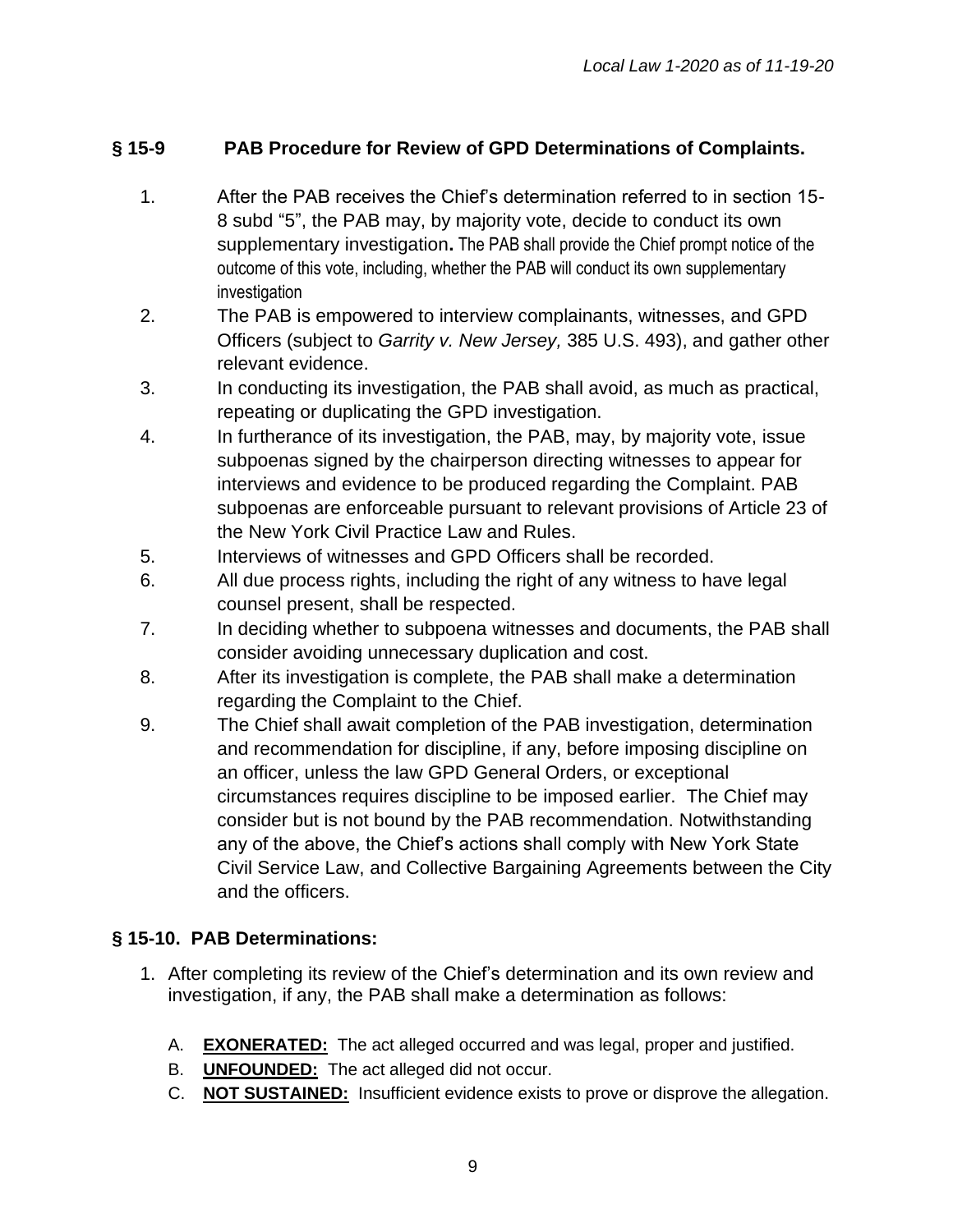- D. **SUSTAINED:** The act complained of did occur and constituted a violation of policy, procedure, rules, regulations, or statute.
- E. **MISCONDUCT NOTED:** Act(s) of misconduct that were discovered during the investigation that were not alleged in the complaint.
- F. **TRAINING ISSUE:** Act occurred due to lack of or insufficient training.
- G. **WITHDRAWN BY COMPLAINANT:** The Complainant expresses a desire to terminate the investigation and no longer pursue the complaint. Whenever possible, a written signed statement withdrawing the complaint will be obtained from the Complainant.
- H. **NO FINDINGS/CLOSED (OFFICE):** An allegation is closed because the complainant failed to cooperate with the investigation or other circumstances exist that prevent the investigation from being properly completed.
- I. **POLICY ISSUE/POLICY FAILURE:** Act occurred due to lack of, poorly designed, or outdated police policy. This finding will be used when the employee followed existing departmental policy or procedure but, upon review, that policy or procedure appears flawed or needs revision.
- 2. The PAB determination shall be completed within thirty (30) days of receipt of the Chief's determination. Extension of the time to complete the PAB determination may be granted by the City Manager on notice to the Chief and for good cause shown.
- 3. Decisions of the PAB shall be made by a majority vote of the entire Board.
- 4. Deliberations of the PAB shall be confidential and confined to the PAB members and their legal advisor(s).
- 5. The PAB shall issue a Notice of Decision as described in Section § 15-11.

## **§ 15-11. Procedures After PAB Determination Is Made.**

- 1. Complaint determinations made by the PAB will be documented in a Notice of Decision setting forth the findings of fact and reasoning of the PAB. If a PAB member dissents from the majority's decision, the dissenter(s) may provide a written statement of his/her/their findings of fact and reasoning.
- 2. PAB Notices of Decision shall be provided to all parties with any confidential information redacted pursuant to all local, state, and federal law.
- 3. If the PAB finds that the GPD Officer(s) may have engaged in criminal conduct, it shall refer the matter to the Ontario County District Attorney's Office or the New York State Attorney General's Office and request that their office(s) initiate an investigation.
- 4. The PAB shall notify the complainant and the Chief, in writing within five (5) business days, of the PAB's findings and recommendations. It shall be the responsibility of the Chief to notify the GPD Officer(s) who were the subject(s) of the PAB's findings and decision.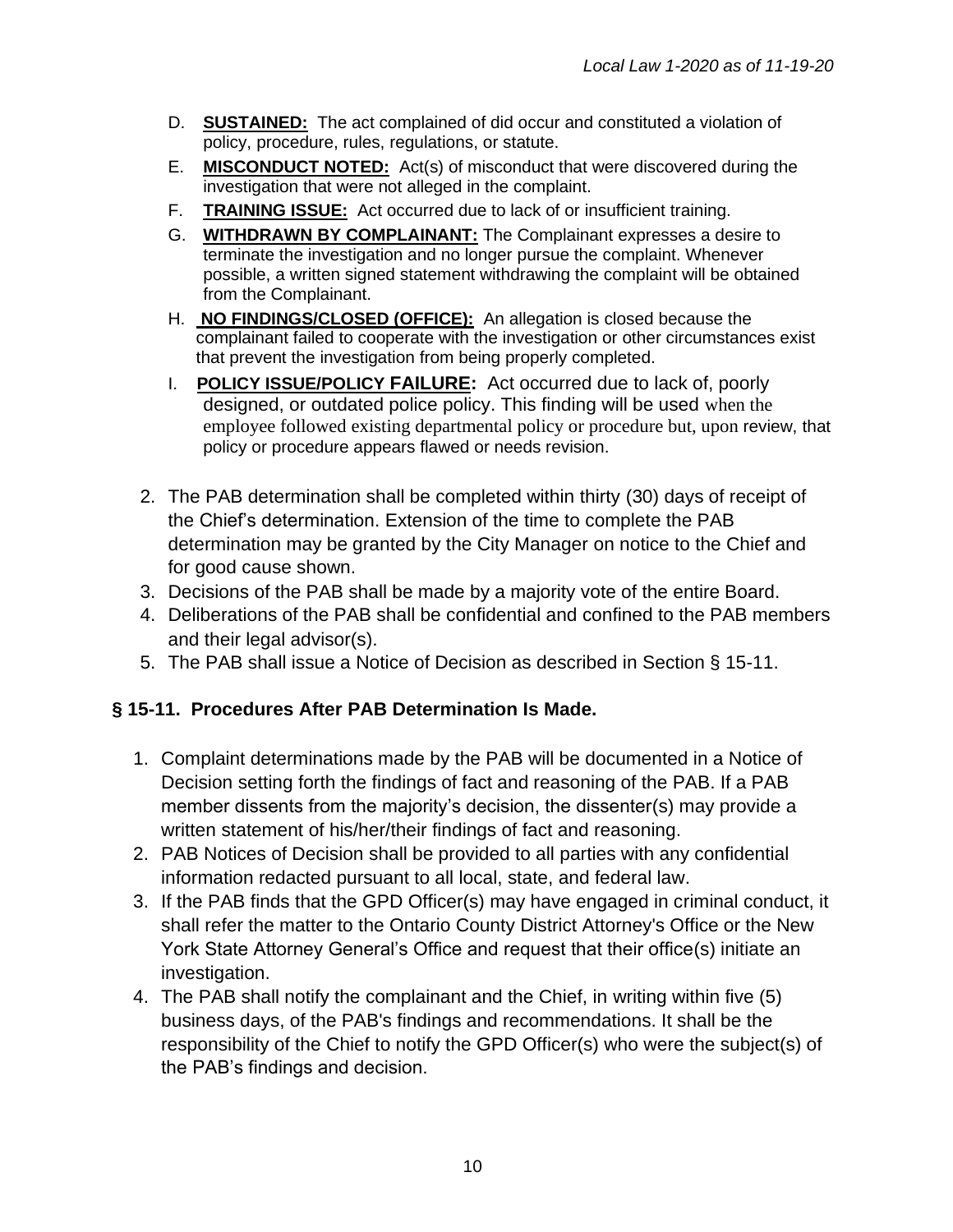- 5. PAB determinations may include disciplinary recommendations to the Chief, including but not limited to counseling, reprimand, retraining, suspension, demotion, or dismissal.
- 6. There shall be no appeal from the PAB determination.
- 7. Within ten (10) days of the receipt of a PAB Notice of Decision, the Chief shall make his or her final determination, including regarding disciplinary action, if any.
- 8. The Chief shall provide the PAB with a written explanation of his or her decision to discipline or not discipline any Officer(s) and a description of the discipline imposed, if any, and shall explain why, if said disciplinary action differs from that recommended by the PAB, his or her decision differs from the PAB recommended discipline. Notwithstanding any of the above, the Chief's actions shall comply with the New York State Civil Service Law, Section 891 of the Unconsolidated Laws of the State of New York. and Collective Bargaining Agreements between the City and the Officers.
- 9. Upon provision of the written explanation referred to in subdivision 7 above, the Chief may initiate disciplinary proceedings, if any, pursuant to the City Charter, the New York State Civil Service Law, and applicable Collective Bargaining Agreements.
- 10.In matters of Police Discipline, the Chief maintains full authority to decide discipline subject to the City Charter, the New York State Civil Service Law, and Collective Bargaining Agreements between the City and the officers. The authority of the PAB is at all times limited to an advisory role.

## **§ 15-12. Suspension of proceedings.**

.

All proceedings on the Complaint by the GPD and the PAB shall be suspended upon notice of an investigation of the circumstances of the Complaint by the Ontario County District Attorney's Office or the New York State Attorney General's Office until completion of such investigation at which point GPD and/or PAB can restart proceedings if appropriate as provided for in this Article XV.

## **§ 15-13. Review of GPD Policies and Procedures**

- 1. From time to time, the PAB may send its policy recommendations to the Chief, the City Manager, and City Council, including any recommendations related to procedures, patterns, practices, and disciplinary matrix.
- 2. The PAB's recommendations may address, but are not limited to: conduct and policies exhibiting bias against individuals based on race, gender, sexual orientation, perceived sexual orientation, gender identity, disability and perceived disability; use of force both lethal and non-lethal; de-escalation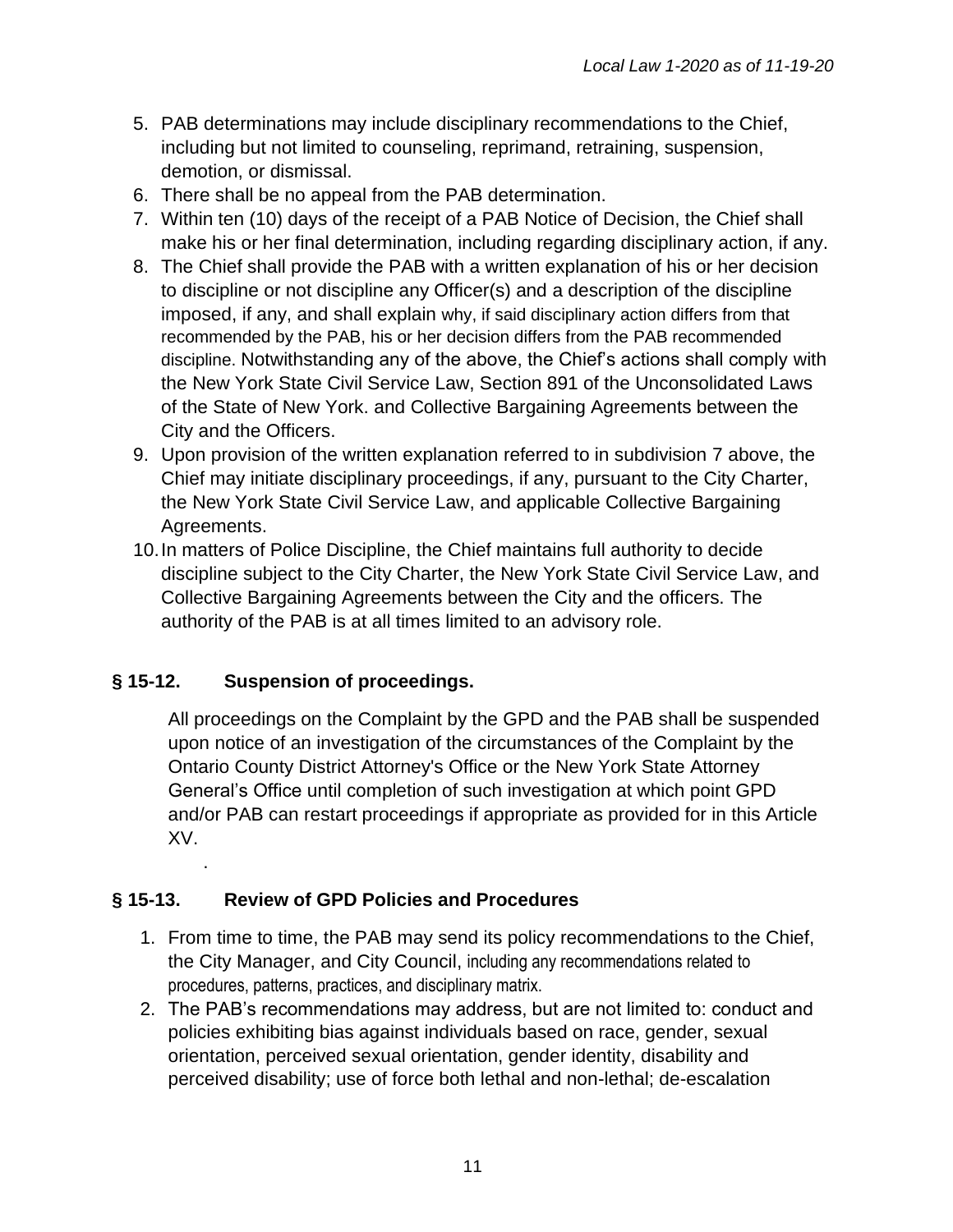policies; vehicle and foot pursuits; use of canines; failure to acknowledge and/or accommodate the needs of people with disabilities including but not limited to physical disabilities, intellectual and developmental disabilities, psychiatric disabilities, traumatic brain injuries; and human rights issues.

- 3. Within thirty (30) days of receiving the recommendations, the Chief shall provide the PAB, the Mayor, and Council with a written explanation of why the Chief agrees or disagrees with the policy recommendations.
- 4. The Chief shall provide a timeline to the PAB indicating implementation of each recommendation or an explanation of the determinations not to implement said recommendation.
- 5. The PAB may make public whether its recommended policy recommendation(s) and/or matrix(s) have been implemented.
- 6. Subject to confidentiality laws and regulations, the PAB, upon a majority vote, may request specific GPD Body camera footage in order to review active complaints and repetitive, related previous complaints that may have policy implications and such access shall not be unreasonably withheld.

## **§ 15-14. Public Reporting.**

- 1. The PAB shall publish monthly data on the receipt and dispositions of complaints.
- 2. All Complaints shall be issued a public tracking number, which shall be included in the annual report.
- 3. The PAB shall provide an annual report to the City Council, made available to the general public on the City's website, documenting:
	- A. The total number and type of complaints and the Wards in which they occurred;
	- B. The public tracking number of each complaint;
	- C. Detailed information that is legally available to the PAB, not subject to privilege or privacy protection, including the number of previous complaints against the GPD Officer(s) named therein within ten (10) years of the incident and whether or not those complaints were sustained; the PAB shall comply with local, state, and federal law and redact any information that may not be disclosed publicly;
	- D. The number of times and the types of use of force used per complaint and the total number of times and types of use of force used, the number of times pepper spray was deployed, the number of times and types of pain compliance tactics used, the number of times and types of use where a Taser was deployed;
	- E. In the event that a GPD Officer uses his/her firearm, the report shall include: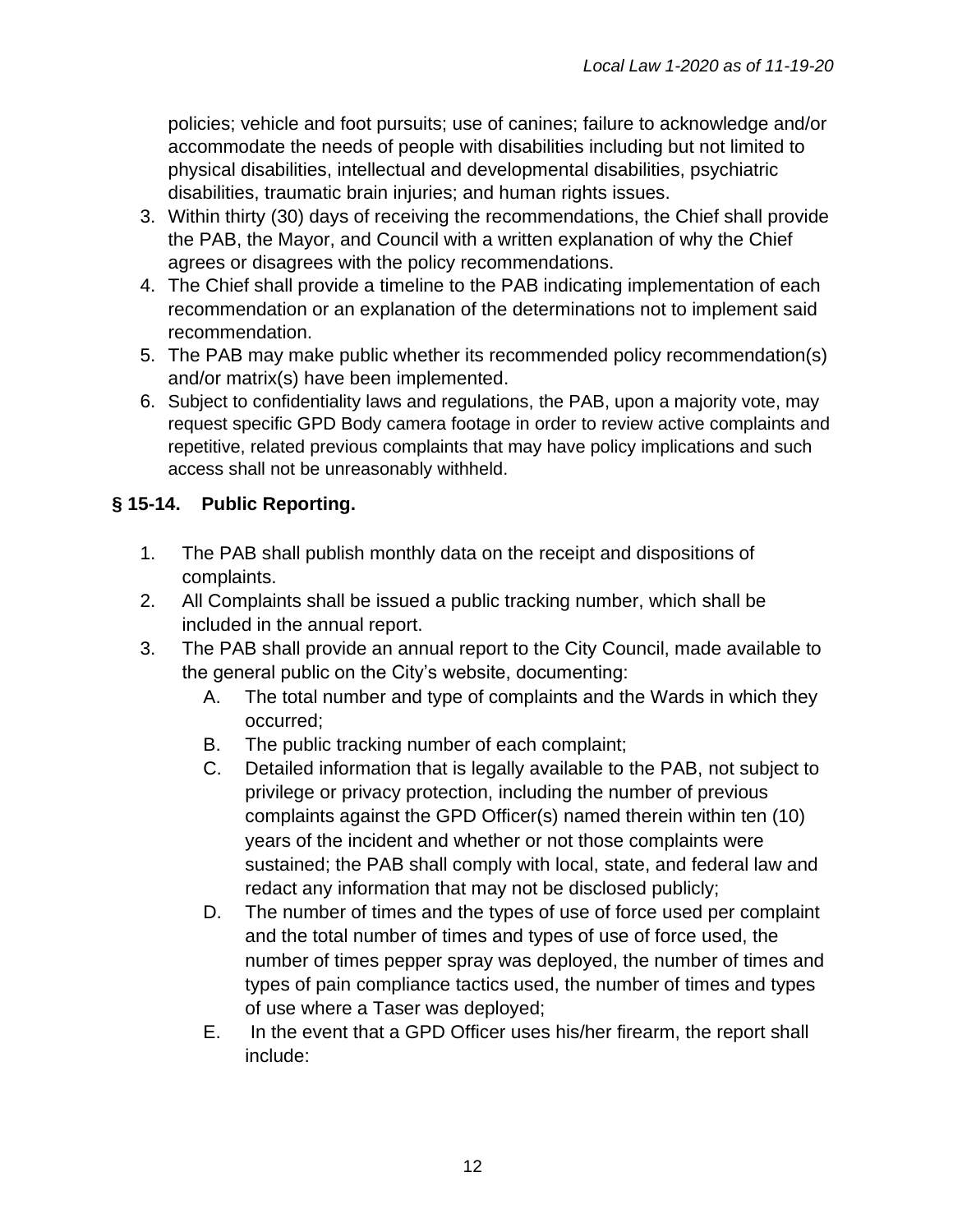i.) the type of weapon used (firearm, brand, type); ii.) the number of shots fired; iii.) the range from which the firearm was fired; iv.) injuries sustained by the complainants or GPD Officer(s), and/or any bystanders or animals; v.) any medical care provided and what type; and vi.) whether the person or animal was killed;

- F. The number of cases where the PAB's disciplinary recommendation was enforced by the Chief and the sanctions imposed by the Chief;
- G. The number of cases where the Chief rejected the PAB's disciplinary recommendation;
- H. The number of cases reviewed by the PAB; the number of complainants contacting the PAB but not following through with the complaint; the length of time each case was pending before the PAB; and, the number of complainants who filed a notice of claim against the City while their complaint was being considered by the PAB.
- I. The PAB's recommendations related to changes in GPD patterns, practices, policies, and procedures;
- J. Whether the prior year's recommended changes have been implemented; and
- K. A summary of complainant and public survey data with an assessment of if and how GPD policies should change to accommodate concerns.

# **§ 15-15. Legal Representation.**

- 1. The City Attorney shall advise and represent the PAB as it would other City Departments and Boards in accordance with its duties under Section 7.5 of the City Charter.
- 2. If a conflict of interest arises regarding representation of the PAB by the City Attorney, it may request assignment of special counsel to advise and represent it.

# **§ 15-16. Retaliation Prohibited**

- 1. Retaliation by GPD Officers and employees against complainants, witnesses, PAB members, GPD Officers and employees, or any other person related to their participation or involvement with the PAB shall be prohibited. Retaliation includes but is not limited to: disparate treatment, harassment, intimidation, stalking, threats, and assaults.
- 2. Retaliation by complainants, witnesses, PAB members, GPD Officers and employees, or any other person against complainants, witnesses, PAB